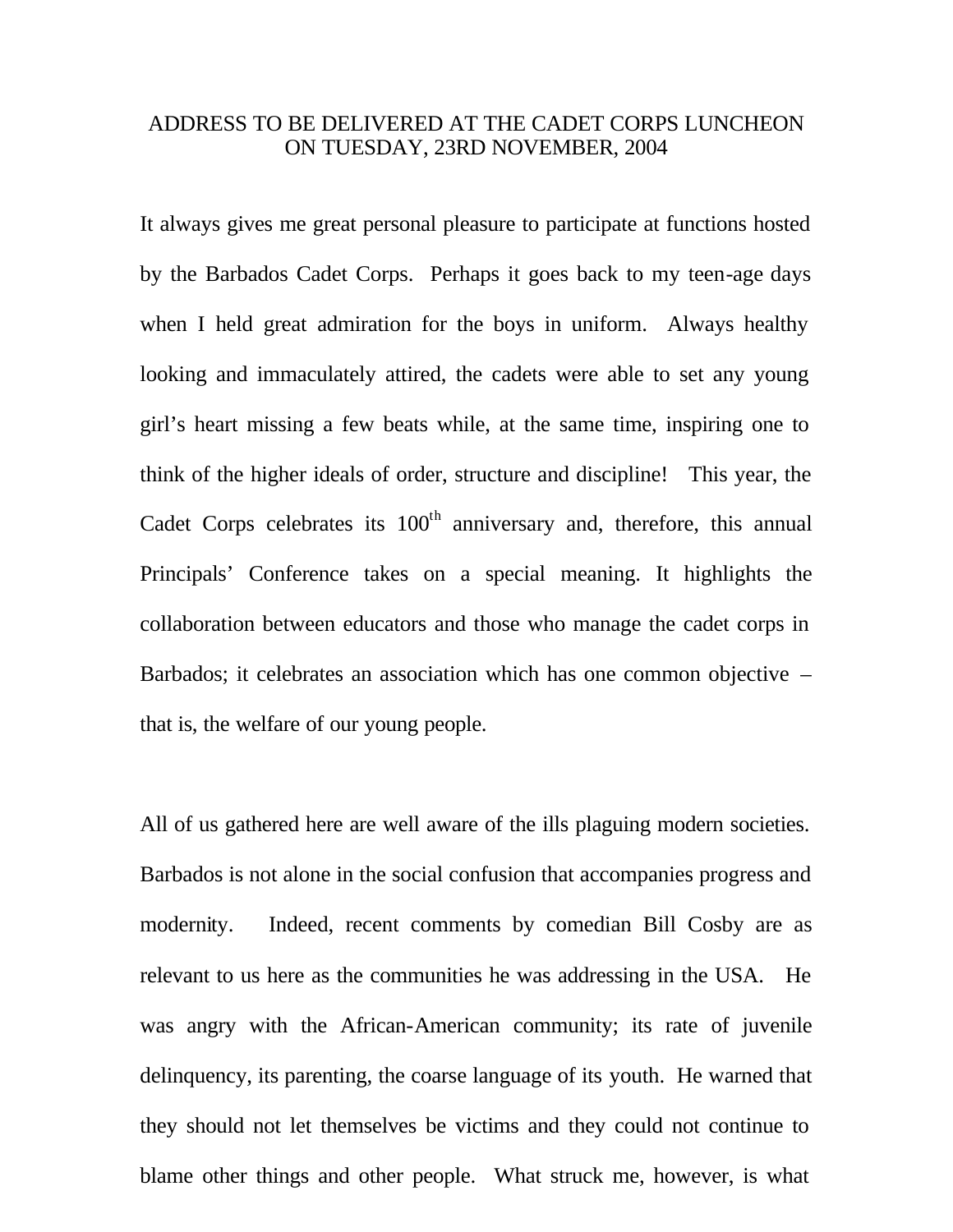Cosby is doing to attempt to turn around the trend. He organized town hall meetings in inner city communities where he invited police chiefs, district attorneys, schoolteachers and parents to engage in dialogue about offering our young girls and boys better choices, better lives. I believe that you agree with me that at the heart of many of our problems is poor family life and that for many of our children, education offers the only hope as it has done for our people years ago. My contention is, though, that the school alone cannot bring healing to our hurt children and we must continue to call on all the other socializing agencies such as the Church, NGOs such as a National PTA Council and more prominent persons in our society to come to the rescue of our young people. For whether we like it or not, the moral and social confusion in which we now find ourselves did not happen with this generation! It has been spawned over a few generations and we are all responsible either through sins of commission or omission. Now, are there any solutions?

In 2000 when the Ministry of Education launched its Curriculum 2000, the rationale was to provide a response to the poor performance of some of our school children and seek to make education significant in the lives of our young people again. For too many, school is a baby-sitting agency and education is for the geeks!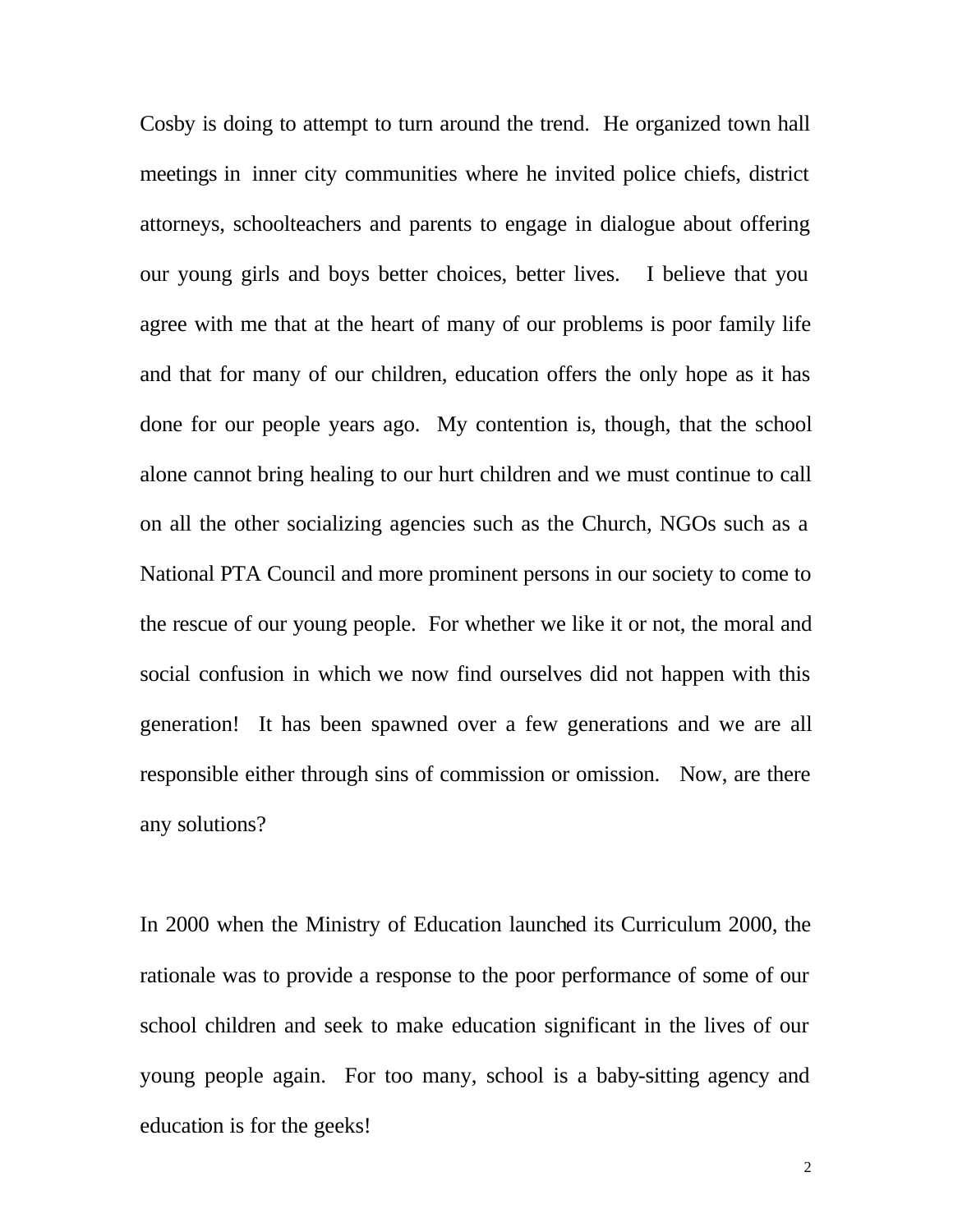John Dewey in A Common Faith said : "We who now live are parts of a humanity that extends into the remote past, a humanity that has interacted with nature. The things in civilization we most prize are not of ourselves. They exist by grace of the doings and sufferings of the continuous human community in which we are a link. Ours is the responsibility of conserving, transmitting, rectifying and expanding the heritage of values we have received that those who come after us may receive it more solid and secure, more widely accessible and more generously shared than we have received it."

These concepts are at the heart of our curriculum reform and are embedded in the innovations:

- a solid core of subjects so that each child has at least a basic knowledge of communication skills, literature, mathematics, social studies, integrated science and exposure to a conversational foreign language;
- a good foundation in religious education, music, physical education and art;
- values education infused in each subject area so that the relevance of subjects to everyday life is made.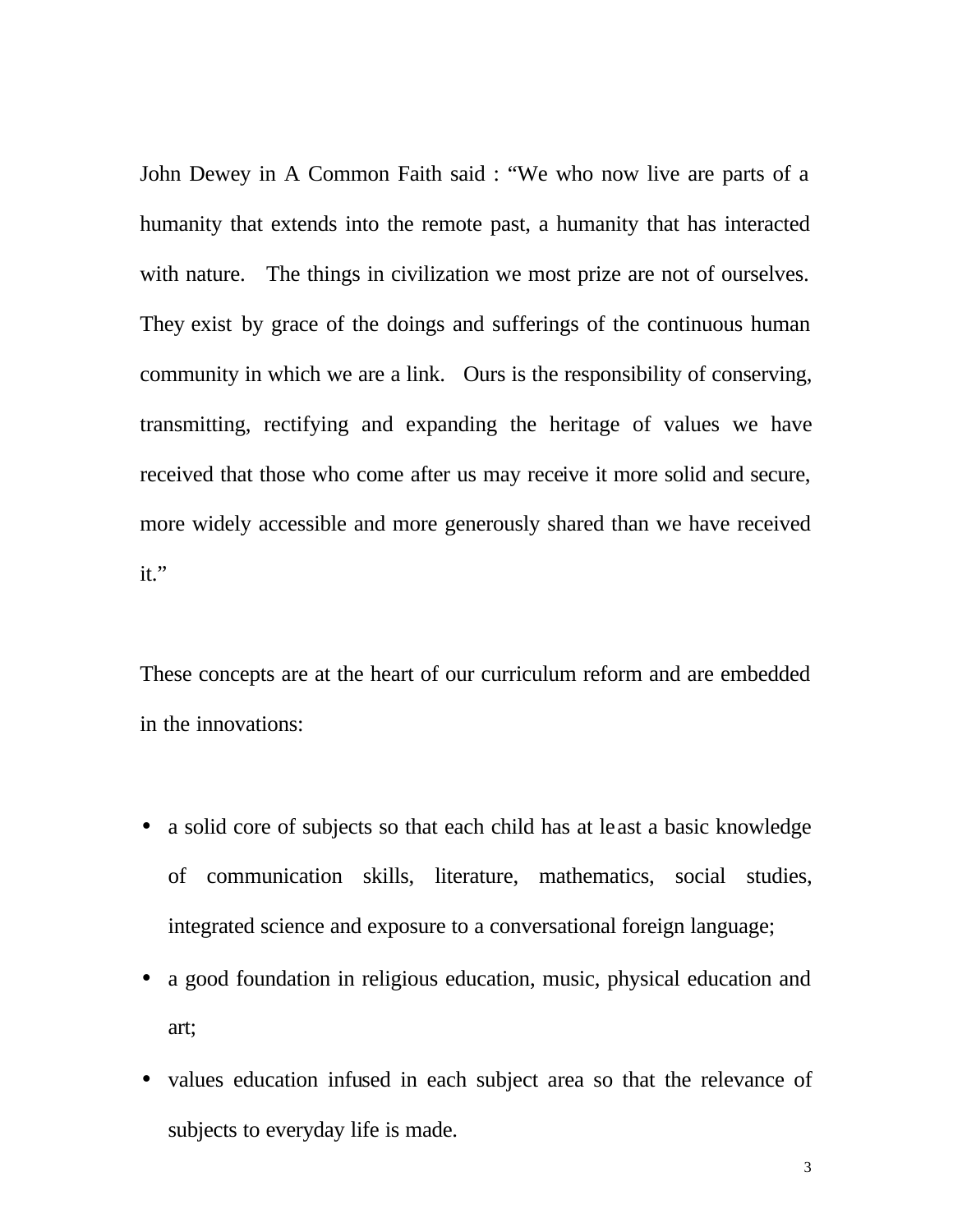The emphasis is on holistic education which, according to John Miller in the ASCD volume 56 January 1999, attempts "to nurture the human spirit as well as to improve academic ability and performance...a broader vision of education and human development. Three key elements assist in this process; balance, inclusion and connection." I want to address the matter of balance for a minute. As educators, we are aware of the factors which affect learning. I think sometimes that we oversimplify learning and the impact of the school experience. It is not just a matter of placing children in a classroom and by some sort of osmosis that they will learn! There are biological factors including brain development and other physiological processes which influence the learning of boys and girls differently. It is generally accepted that boys more than girls experience learning difficulties and that brain development generally favours language acquisition in girls. Then, there are out-of-school factors that influence learning. The socioeconomic status of parents – their occupation, their level of education and whether they are single parents or not. Important to the process also is the family with whom the child lives and socialization factors. There are also within-school factors which include the management of the school, teaching styles and classroom interaction between teachers and students and among students. Of importance too is the type of pre-school attendance.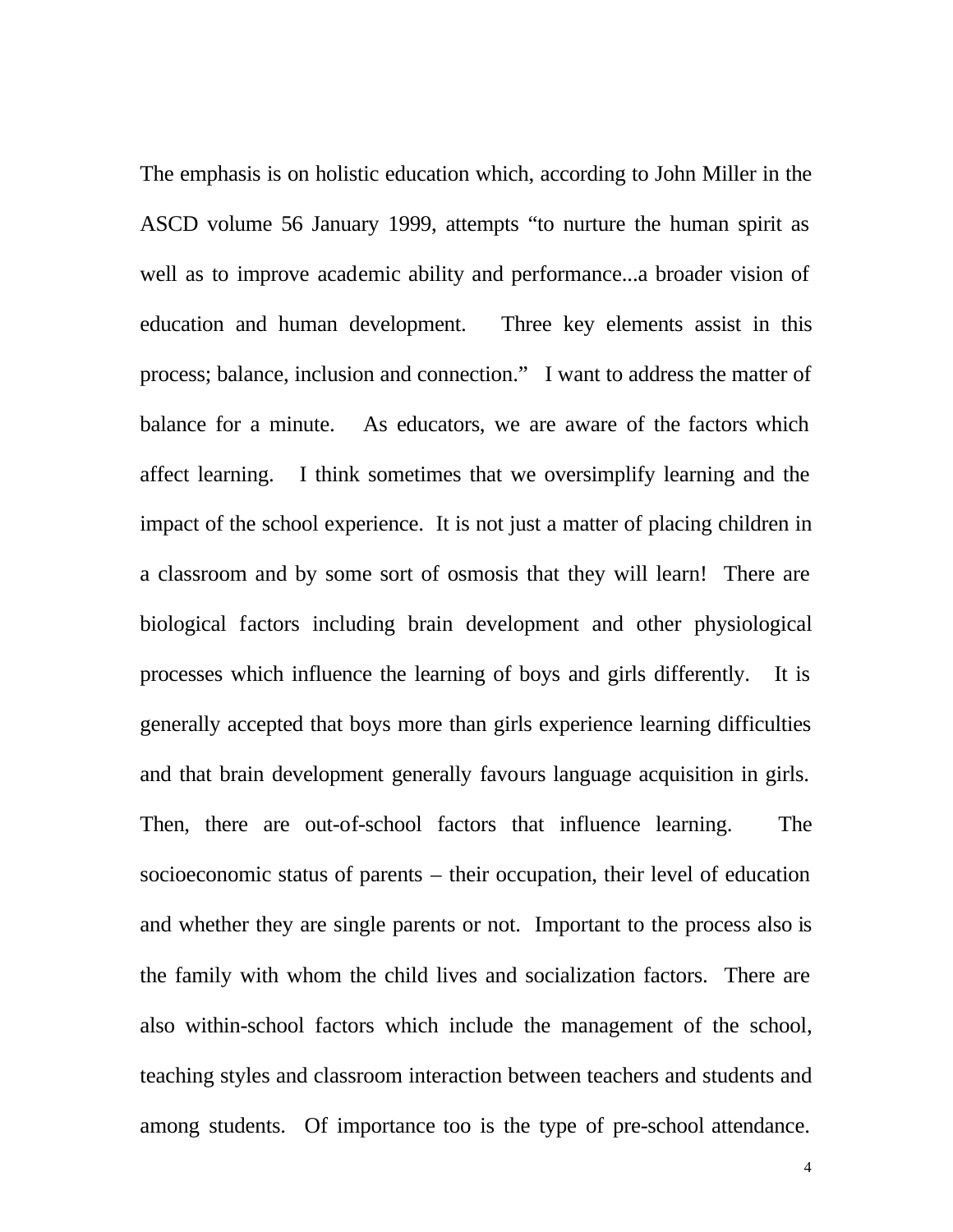This has been raised in the study done by Kutnick, Jules and Layne in Trinidad, St.Vincent and Barbados where there seems to be an association between pre-school attendance and later academic achievement. Now we in education have some measure of control over the in-school factors and that is what Curriculum 2000 has sought to exercise. Other Caribbean studies highlight the classroom experience as a critical element in learning and they all note the tendency for boys to be treated more harshly than girls. Evans in Jamaica and Carrington in her doctoral case study have highlighted this matter. These have implications for teacher training programmes to include gender sensitivity modules and these are being planned. Indeed, our revised curricula are designed to be inclusive and to cater to the needs of all children regardless of their background and their learning styles. Another major issue is Special Needs Education and there is a proposal before us to make provision for those with serious intellectual, mental and physical deficits which affect learning. Children with these developmental challenges make up 2 to 5% of our school population. So seriously have we taken the issue of pre-school attendance that over the next three years the Ministry of Education will provide access for the 1600 three-year-olds who now are unable to attend school. The Ministry is responding to the research being done in our schools and would welcome more of it from our teachers.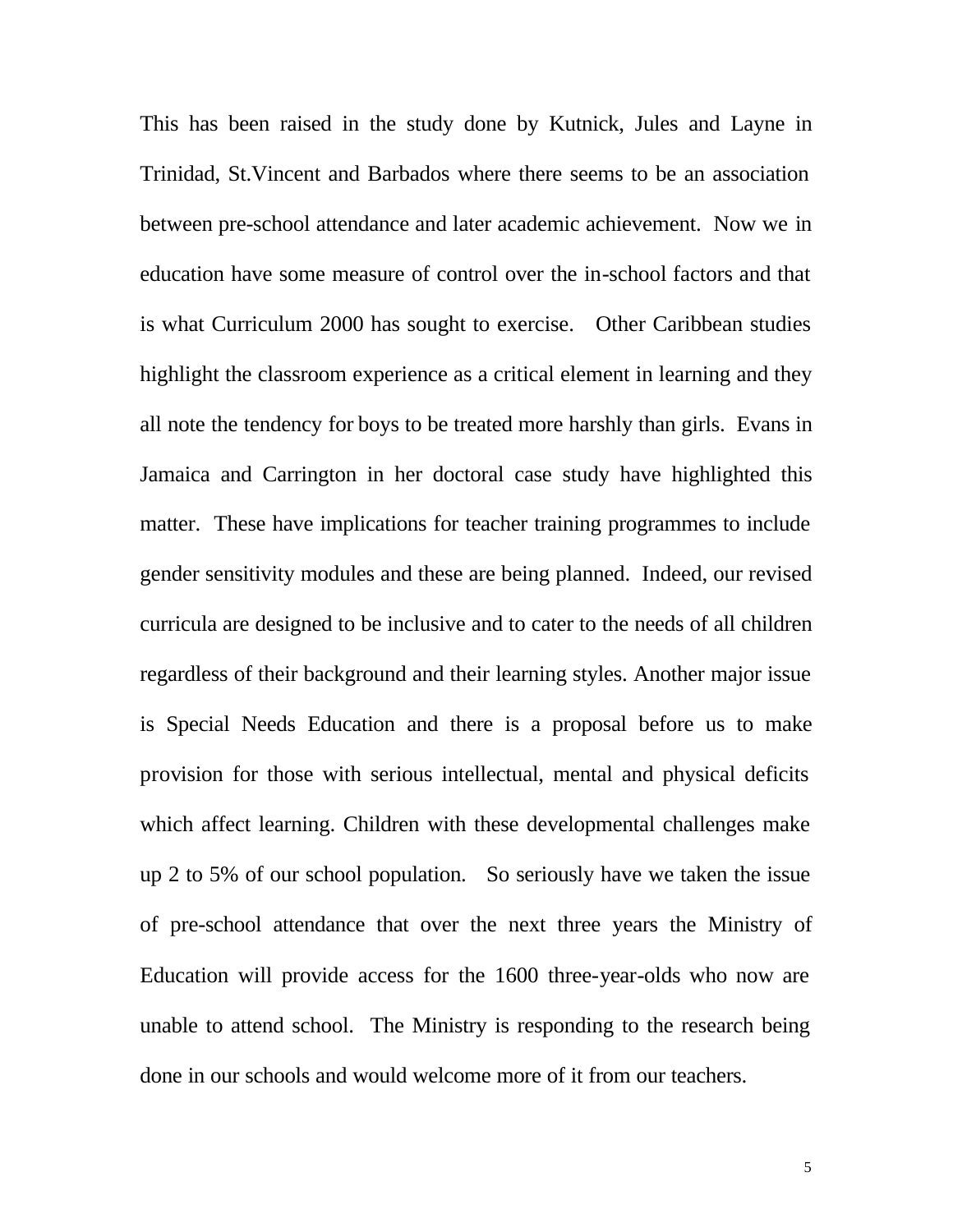I have applied the concept of balance to policy making across the entire educational system. Let me now return to the issue of connection. One of the Ministry's ways of stressing connection is through other organizations, other agencies. One of these is the Cadet Corps. In planning for the Diploma of Secondary Education, credits will be given for engaging in enrichment activities such as joining the corps. This Diploma seeks to award students for all their talents, both academic and non-academic. Other examination systems cannot do this and the reality is that all children will not be able to cope with the CXC. It was not designed to cover the entire school system. So convinced are we, however, of the significant benefits to be derived from participating in the cadet corps that we welcomed the proposal from the cadet hierarchy to allow those children under thirteen to wear the cadet uniform. I want to commend Lt. Colonel Browne and Major Skeete for their untiring dedication to a cause that at times must seem daunting. Experience has demonstrated to us that the activities which the cadet corps offers to young persons can reduce the drop-out rate, generate greater interest in school-related activities and can enhance academic achievement. By engaging in robust physical exercises, athletics and adhering to strict rules about punctuality, uniform, conformity to established codes of discipline all assist in re-shaping the lives of children who may be at risk. The building of positive self-esteem, confidence and the social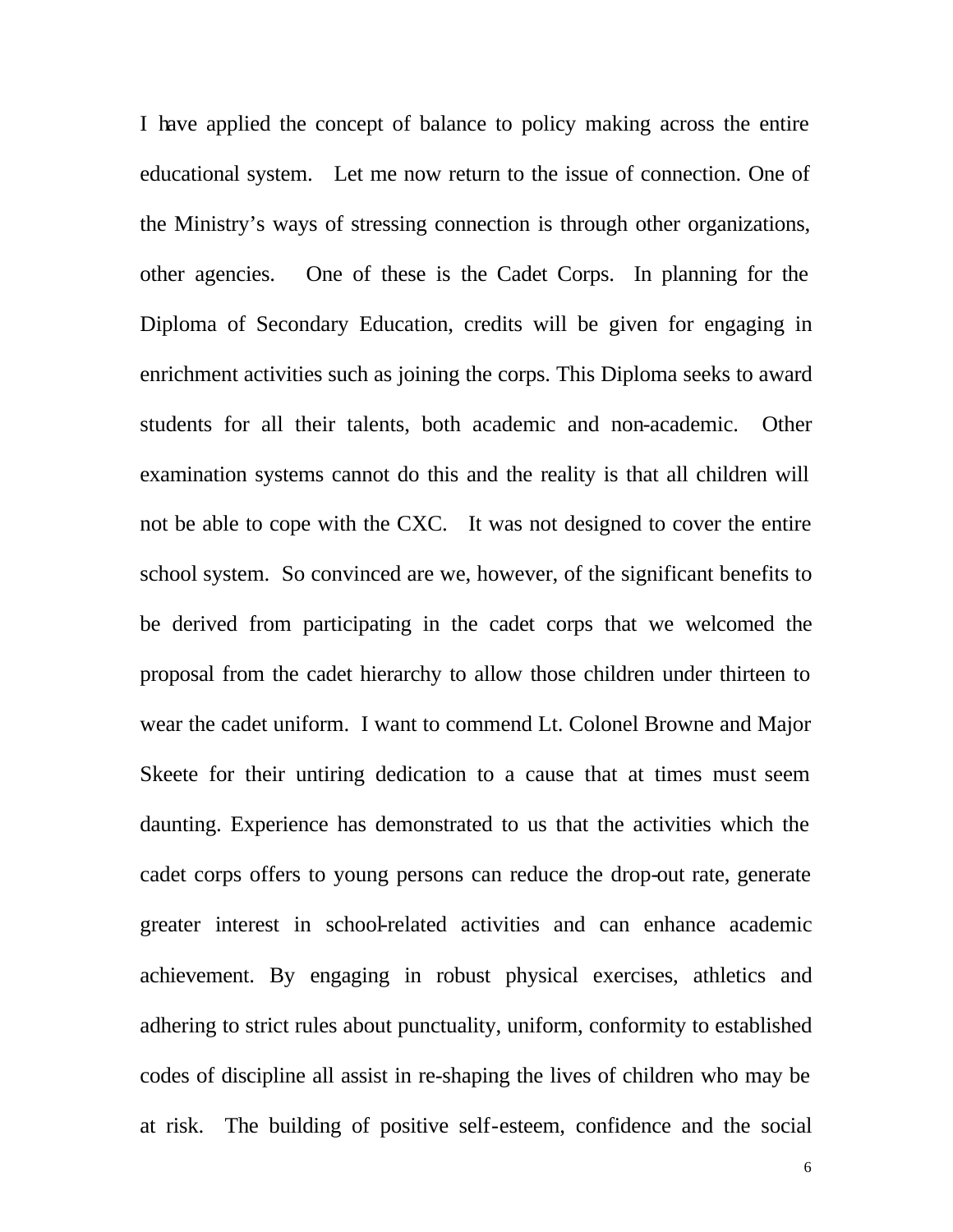graces are all undertaken in a controlled environment which we believe that most will internalize and practice in their daily lives. Of importance also is that a sense of right and wrong is developed as cadets pay directly for breaking rules.

It is with these issues foremost in our minds that the cadet corps will play a major role in the rehabilitation of those teen-agers who continue to challenge our school system by exhibiting serious forms of anti-social behaviour and are in danger of being recommended for expulsion. Indeed, we have requested that the Corps be represented on the Committee set up by the Ministry of Education to review the records of those students just mentioned. It is expected that rehabilitation will then take several forms ranging from periodic stints to full boot camp placement with the corps. This is one of the measures to be instituted under the Code of Discipline for schools.

Colleagues, the democratization of education in Barbados does not mean that we are providing a one-size-fits-all package. Instead, we are seeking to enable each child's talent to grow within a school system that is committed to providing opportunities that will unleash latent creativity and develop children who as critical thinkers will be able to apply judgement and